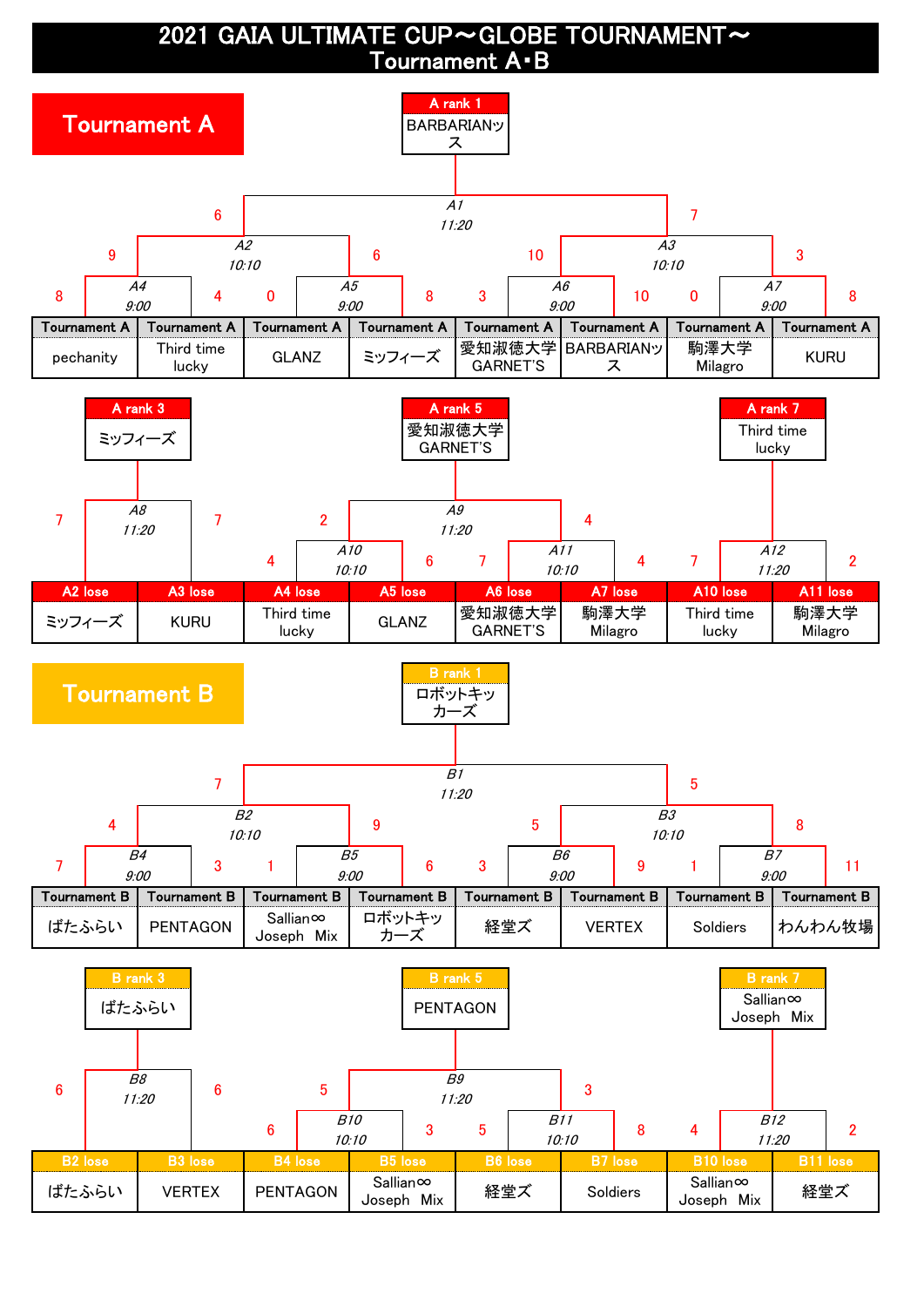2021 GAIA ULTIMATE CUP~GLOBE TOURNAMENT~ Tournament C・D

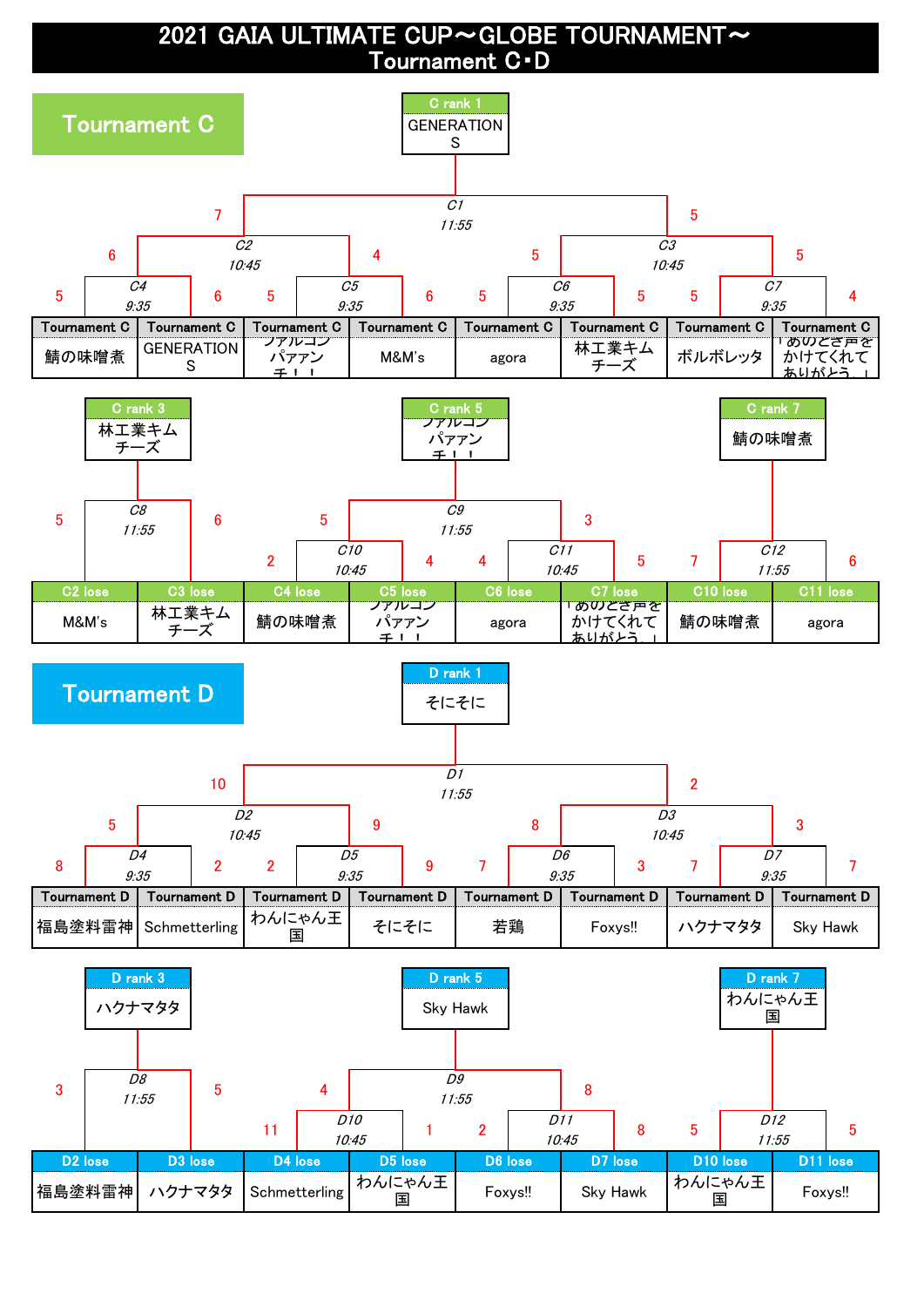